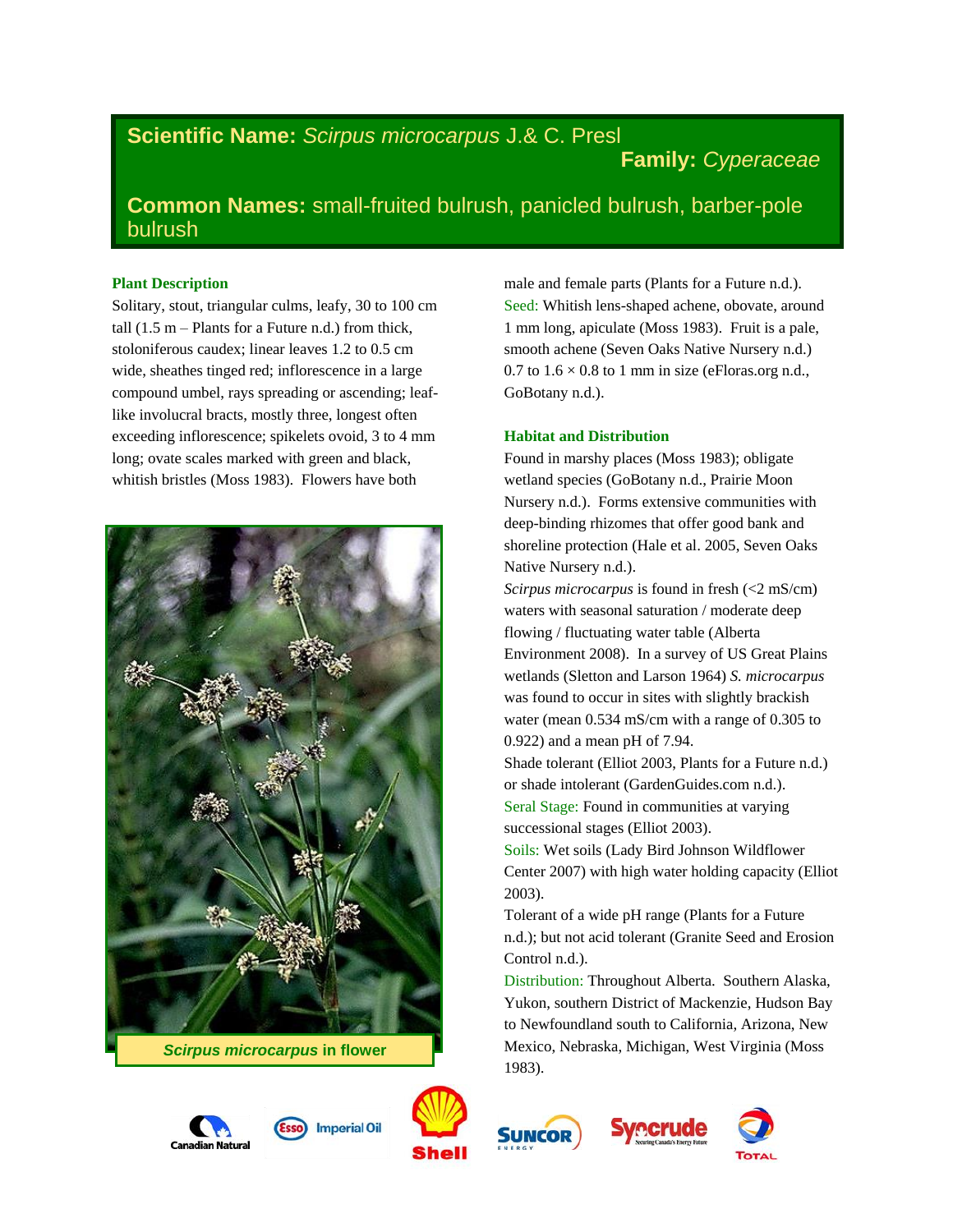## **Phenology**

Blooming in summer months May through July (Elliot 2003).

## **Pollination**

Wind pollinated (Plants for a Future n.d.).

**Seed Dispersal** No literature found.

**Genetics** 2n=66 (Moss 1983).

**Symbiosis** No literature found.

## **Seed Processing**

Collection: Collect in late summer to early fall (Elliot 2003). Seeds ripen June to July (Plants for a Future n.d.).

Seed Weight: 0.06 g/1,000 seeds (Prairie Moon Nursery n.d.).

0.10 g/1,000 seeds (Granite Seed and Erosion Control n.d.).

0.13 g/1,000 seeds (Royal Botanic Gardens Kew 2008).

0.16 g/1,000 seeds (Barner 2007).

Seed per Fruit: No literature found.

Harvest Dates: No literature found.

Cleaning: Barner (2007) used a Westrup Model LA-H laboratory brush machine, with a #20 mantel, at medium speed. Lot was then air-screened using an office Clipper, first with a top screen, 24x24 wire and a bottom screen, blank, medium speed, low air, lot was screened again with a top screen, 1/20 round and a bottom screen, blank, medium speed, low air. Storage Behaviour: Orthodox (Royal Botanic Gardens Kew 2008).

Storage: Cold storage at  $0.5$  to  $3.3$  °C (Barner 2007). Longevity: 5.64 years at -20  $^{\circ}$ C (Royal Botanic Gardens Kew 2008).



**Example of red tingeing at base of** *Scirpus microcarpus* **stem**

## **Propagation**

Natural Regeneration: Rhizomatous. Germination: 87% to 100% germination (Royal Botanic Gardens Kew 2008). Germinate in a cold frame with 3 cm of standing water (Plants for a Future n.d.). Pre-treatment: Cold stratification for 2 to 3 months under moist conditions (Elliot 2003). Direct Seeding: Can be direct seeded. Seed Rate: Seed at 1.1 to 2.2 kg PLS/ha (Granite Seed and Erosion Control n.d.). Planting Density: 4,250 to 12,000/ha (GardenGuides.com n.d.). Oregon Department of Environmental Quality (n.d.) recommends mass plantings (large clumps) of plugs with a minimum size of 15 cm. Plant in fall 2.5 to 5.0 cm deep (Hansen 2012). GardenGuides.com (n.d.) recommends minimum planting soil depth of 30 cm. Soil should be kept saturated with no more than 15 cm of standing water





**Imperial Oil** 





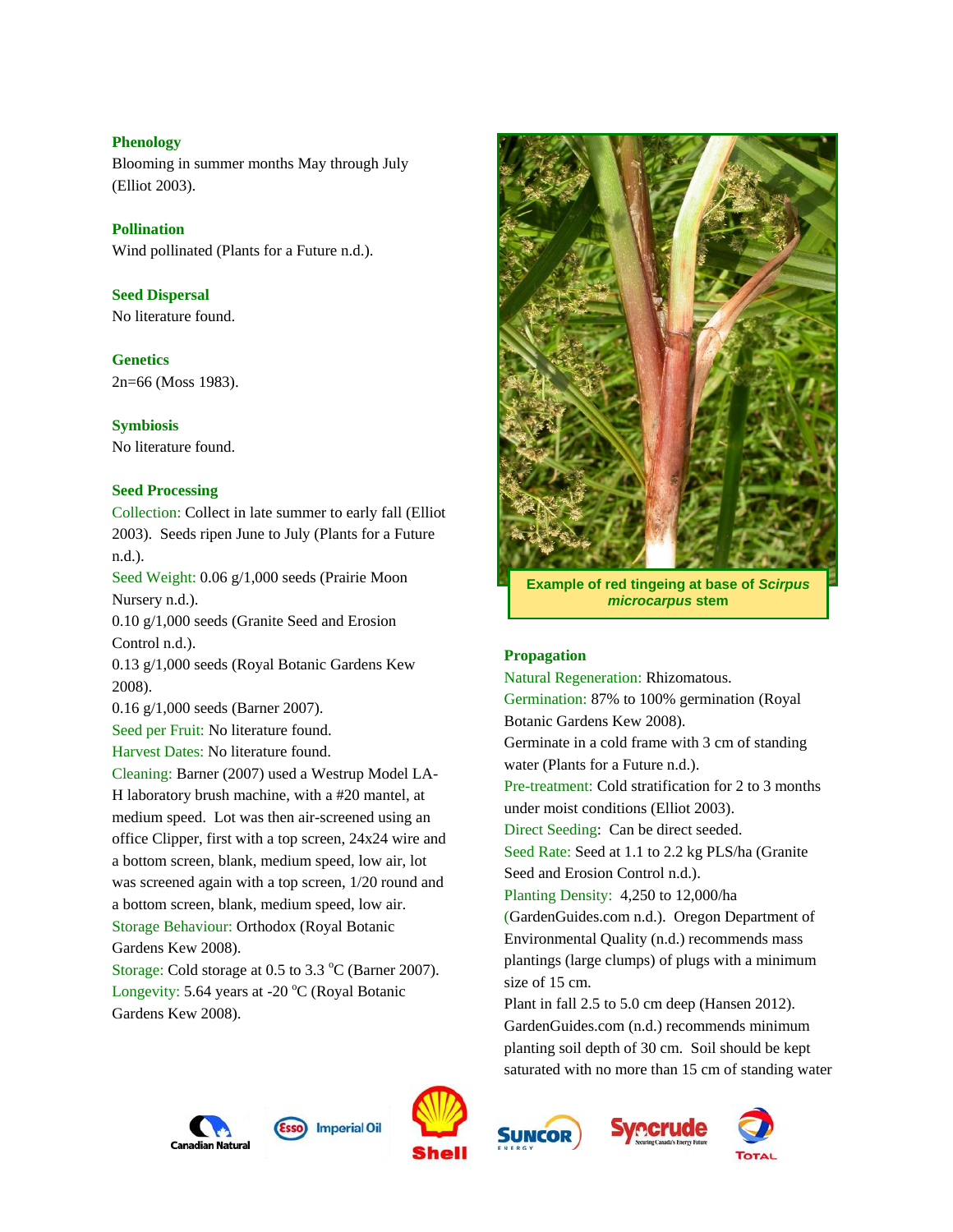until plants are rooted and over 38 cm tall (North Fork Native Plants n.d.).

A sod containing *S. microcarpus* can be planted in water depths up to 25 cm and can tolerate depths up to 30 cm after the first growing season (North Fork Native Plants n.d.).

Rhizome cuttings should be planted 30 to 45 cm apart (Elliot 2003).

Vegetative Propagation: Collect rhizomes while plant is dormant in winter (Elliot 2003).

Micro-propagation: No literature found.

Greenhouse: Sow seed in a cold frame as soon as it is ripe in a pot standing in 3cm of water. Only just cover the seed with soil. The seed usually germinates fairly quickly. Prick out the plants when large enough to handle and plant out in their permanent positions in early summer. Division in spring is easy; larger divisions can be planted out direct into their permanent positions. Pot up the smaller divisions and grow them on in a lightly shaded position in a cold frame, planting them out once they are well established in the summer (Plants for a Future n.d.).

#### **Aboriginal/Food Uses**

Food: Roots and stem are rich in starch and can be eaten raw or cooked. The pollen is rich in protein and can be added to flour when making bread (Plants for a Future n.d.).

Medicinal: Poultice of roots was applied to abscesses (Mechling 1959, Plants for a Future n.d.).

Other: Fresh green rushes were woven into mats, mattresses and baskets (Hansen 2012, Marles et al. 2000).

#### **Wildlife/Forage Usage**

Wildlife: Birds frequent stands and muskrats and amphibians seek refuge in the dense growth (Hansen 2012). Provides food and cover for fish, waterbirds, song birds, small mammals and ungulates (North Fork Native Plants n.d.).

Livestock: Valuable forage for livestock (Hale et al. 2005). When healthy, these plant communities can

**Imperial Oil** 



provide tonnes of forage per hectare compared to kilograms per hectare in nearby upland areas (Hale et al. 2005).

Grazing Response: Decreases under heavy grazing (Hale et al. 2005).

### **Reclamation Potential**

Rhizomatous habit makes *Scirpus microcarpus* good for soil stabilisation in reclaimed pond areas (Lady Bird Johnson Wildflower Center 2007). Can reestablish quickly when disturbance is removed (Hale et al. 2005). Considered invasive – once established can outcompete, displace or overrun other species (Jepson Herbarium n.d.).

Olds College (n.d.) has planted *S. microcarpus*, along with *S. acutus* and *S. validus*, in one of three demonstration wetland polishing ponds.

#### **Commercial Resources**

Availability: Seed is widely available. Cultivars: No literature found. Uses: No literature found.

#### **Notes**

Synonyms *S. microcarpus* J. Presl & C. Presl var. *longispicatus* M. Peck, *S. microcarpus* J. Presl & C. Presl var. *rubrotinctus* (Fernald) M.E. Jones, *S. rubrotinctus* Fernald (USDA NRCS n.d.). *S. microcarpus* is listed as 90% intact (less occurrences than expected) in the Alberta oil sands region (Alberta Biodiversity Monitoring Institute 2014).

Leaves are sharp – plant was called "cut-grass" by some First Nations groups (Hansen 2012).

### **Photo Credits**

Photo 1: Wikimedia commons [Accessed August 20, 2012].

Photo 2: Matt Lavin 2007.

#### **References**

Alberta Biodiversity Monitoring Institute, 2014. The status of biodiversity in the oil sands region of Alberta. Alberta Biodiversity Monitoring Institute,





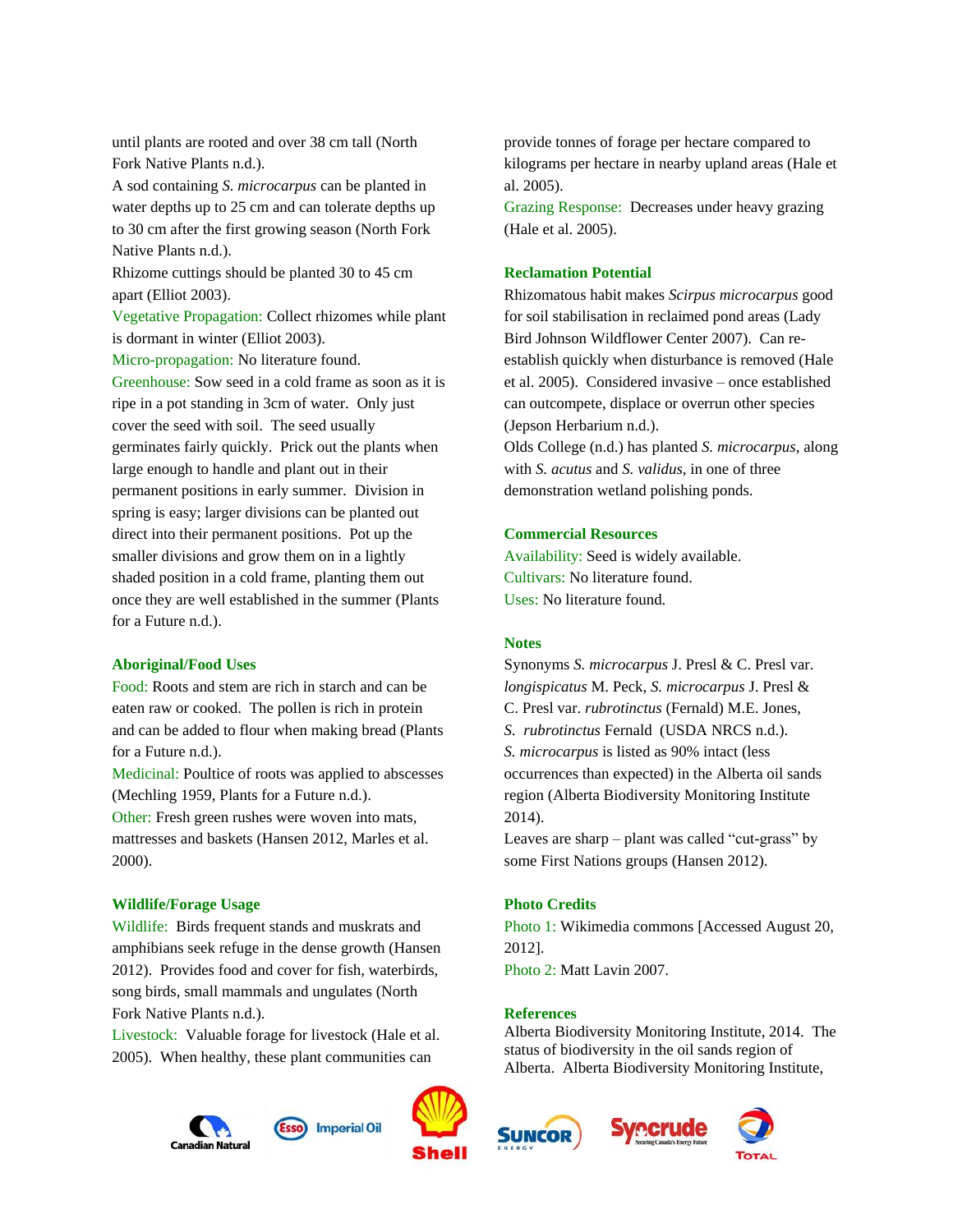Edmonton, Alberta. 47 pp.

[http://www.abmi.ca/FileDownloadServlet?filename=](http://www.abmi.ca/FileDownloadServlet?filename=The%20Status%20of%20Biodiversity%20in%20the%20Oil%20Sands%20Region%20of%20Alberta_2014_Supplemental%20Report.docx&dir=REPORTS_UPLOAD) [The%20Status%20of%20Biodiversity%20in%20the](http://www.abmi.ca/FileDownloadServlet?filename=The%20Status%20of%20Biodiversity%20in%20the%20Oil%20Sands%20Region%20of%20Alberta_2014_Supplemental%20Report.docx&dir=REPORTS_UPLOAD) [%20Oil%20Sands%20Region%20of%20Alberta\\_201](http://www.abmi.ca/FileDownloadServlet?filename=The%20Status%20of%20Biodiversity%20in%20the%20Oil%20Sands%20Region%20of%20Alberta_2014_Supplemental%20Report.docx&dir=REPORTS_UPLOAD) [4\\_Supplemental%20Report.docx&dir=REPORTS\\_U](http://www.abmi.ca/FileDownloadServlet?filename=The%20Status%20of%20Biodiversity%20in%20the%20Oil%20Sands%20Region%20of%20Alberta_2014_Supplemental%20Report.docx&dir=REPORTS_UPLOAD) [PLOAD](http://www.abmi.ca/FileDownloadServlet?filename=The%20Status%20of%20Biodiversity%20in%20the%20Oil%20Sands%20Region%20of%20Alberta_2014_Supplemental%20Report.docx&dir=REPORTS_UPLOAD) [Last accessed June 16, 2014].

Alberta Environment, 2008. Guideline for wetland establishment on reclaimed oil sands leases (2nd edition). Prepared by Harris, M.L. of Lorax Environmental for the Wetlands and Aquatics Subgroup of the Reclamation Working Group of the Cumulative Environmental Management Association, Fort McMurray, Alberta. 117 pp. plus appendices. <http://environment.gov.ab.ca/info/library/8105.pdf> [Last accessed March 18, 2014].

Barner, J., 2007. Propagation protocol for production of *Scirpus microcarpus* J.& K. Presl seeds; USDA FS - R6 Bend Seed Extractory, Bend, Oregon. IN: Native Plant Network, University of Idaho, College of Natural Resources, Forest Research Nursery, Moscow, Idaho. [http://www.nativeplantnetwork.org/Network/ViewPr](http://www.nativeplantnetwork.org/Network/ViewProtocols.aspx?ProtocolID=3390) [otocols.aspx?ProtocolID=3390](http://www.nativeplantnetwork.org/Network/ViewProtocols.aspx?ProtocolID=3390) [Last accessed March 18, 2014].

eFloras.org, n.d. *Scirpus microcarpus* J. Presl & C. Presl. IN: Flora of North America. [http://www.efloras.org/florataxon.aspx?flora\\_id=1&t](http://www.efloras.org/florataxon.aspx?flora_id=1&taxon_id=242357969) [axon\\_id=242357969](http://www.efloras.org/florataxon.aspx?flora_id=1&taxon_id=242357969) [Last accessed March 18, 2014].

Elliot, C., 2003. Small fruited bulrush, *Scirpus microcarpus*.

[http://depts.washington.edu/propplnt/Plants/scirpusm](http://depts.washington.edu/propplnt/Plants/scirpusmicro.htm) [icro.htm](http://depts.washington.edu/propplnt/Plants/scirpusmicro.htm) [Last accessed July 17, 2013].

GardenGuides.com, n.d. Panicled bulrush (Microcarpus). Garden Guides, Santa Monica, California.

[http://www.gardenguides.com/taxonomy/panicled](http://www.gardenguides.com/taxonomy/panicled-bulrush-scirpus-microcarpus/)[bulrush-scirpus-microcarpus/](http://www.gardenguides.com/taxonomy/panicled-bulrush-scirpus-microcarpus/) [Last accessed March 18, 2014].

**Feen** 

GoBotany, n.d. *Scirpus microcarpus* J. & K. Presl barber-pole bulrush. New England Wild Flower Society, Framingham, Massachusetts. [https://gobotany.newenglandwild.org/species/scirpus/](https://gobotany.newenglandwild.org/species/scirpus/microcarpus/) [microcarpus/](https://gobotany.newenglandwild.org/species/scirpus/microcarpus/) [Last accessed March 18, 2014].

Granite Seed and Erosion Control, n.d. *Scirpus microcarpus* smallfruit bulrush. Granite Seed and Erosion Control, Denver, Colorado. [http://www.graniteseed.com/products/seeds/scirpus](http://www.graniteseed.com/products/seeds/scirpus-microcarpus)[microcarpus](http://www.graniteseed.com/products/seeds/scirpus-microcarpus) [Last accessed March 18, 2014].

Hale, G., N. Ambrose, A. Bogen, K. Spicer-Rawe, M. Uchikura and E. Saunders, 2005. Small-fruited bulrush *Scirpus microcarpus*. IN: A Field Guide to Common Riparian Plants of Alberta. Cows and Fish Program, Lethbridge, Alberta. p. 30.

Hansen, W.W., 2012. *Scirpus microcarpus* also known as *S. sylvaticus* and *S. rubroticus* (Small-Flowered Bulrush, Small-Fruited Bulrush, Panicled Bulrush, Mountain Bog Bulrush, Redstem Bulrush). IN: Hansen's Northwest Native Plant Database. [http://www.nwplants.com/business/catalog/sci\\_mic.h](http://www.nwplants.com/business/catalog/sci_mic.html) [tml](http://www.nwplants.com/business/catalog/sci_mic.html) [Last accessed March 18, 2014].

Jepson Herbarium, n.d. *Scirpus microcarpus*. IN: Jepson Horticultural Database, Jepson Herbarium, University of California, Berkeley, California. [http://ucjeps.berkeley.edu/cgi](http://ucjeps.berkeley.edu/cgi-bin/get_hort.pl?taxon=Scirpus%20microcarpus)[bin/get\\_hort.pl?taxon=Scirpus%20microcarpus](http://ucjeps.berkeley.edu/cgi-bin/get_hort.pl?taxon=Scirpus%20microcarpus) [Last accessed March 18, 2014].

Lady Bird Johnson Wildflower Center, 2007. *Scirpus microcarpus* J. Presl & C. Presl Panicled bulrush. IN: Native Plant Database. University of Texas at Austin, Austin, Texas. [http://www.wildflower.org/plants/result.php?id\\_plant](http://www.wildflower.org/plants/result.php?id_plant=SCMI2) [=SCMI2](http://www.wildflower.org/plants/result.php?id_plant=SCMI2) [Last accessed March 17, 2014].

Marles, R.J., C. Clavelle, L. Monteleone, N. Tays and D. Burns, 2000. Aboriginal plant use in Canada's northwest boreal forest. Natural Resources Canada